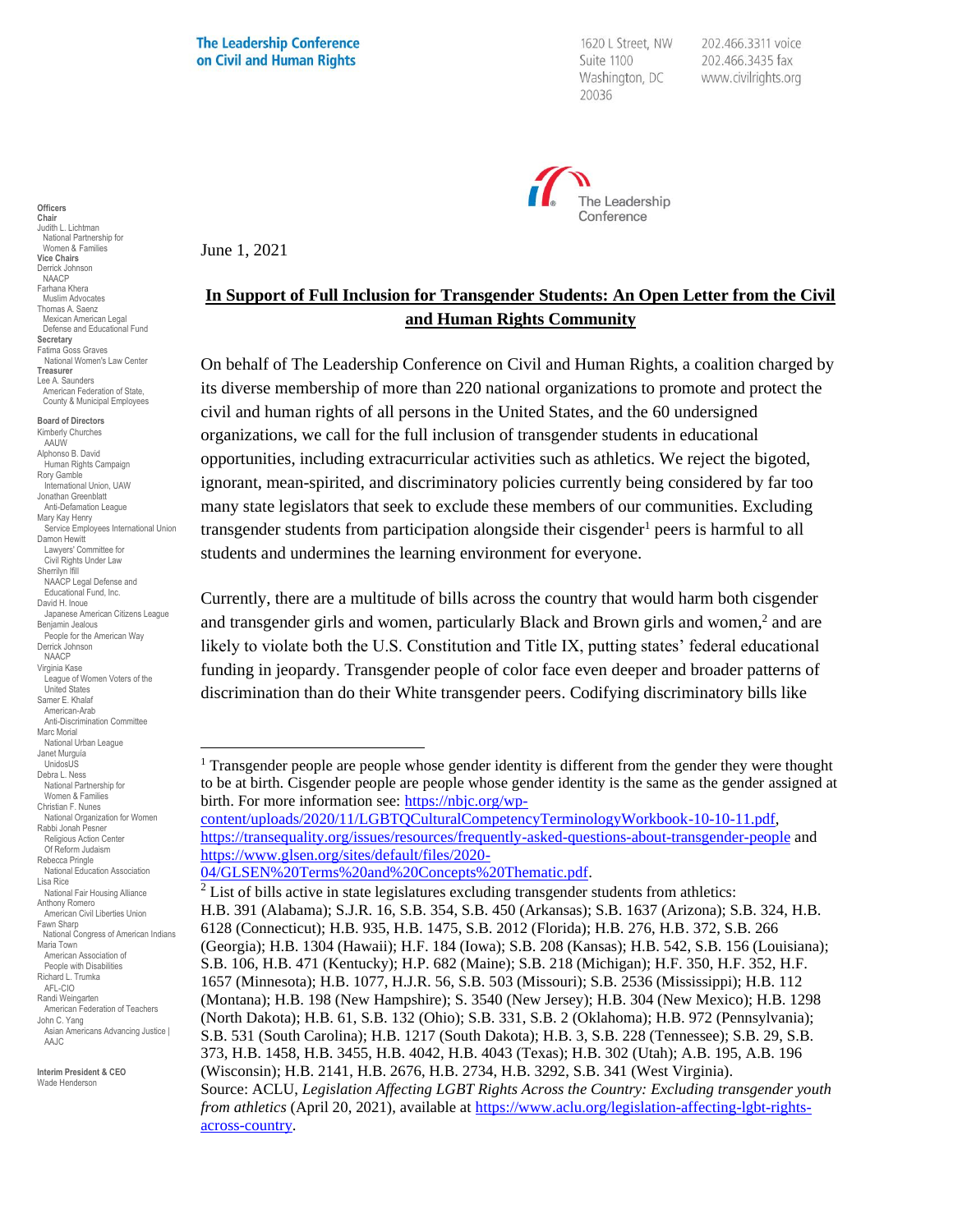June 1, 2021 Page 2 of 6



these would only exacerbate this injustice.<sup>3</sup> We, the civil and human rights community, support the full inclusion of transgender girls and women in girls' and women's athletics. As organizations that care deeply about ending sex-based discrimination and ensuring equal access to athletics for girls and women, we support laws and policies that protect transgender people from discrimination, including participation in sports, and reject the suggestion that girls and women who are cisgender benefit from the exclusion of girls and women who are transgender. We firmly believe that an attack on transgender students is an attack on civil rights.

Transgender students face disproportionately high rates of sex discrimination, including sexual assault, in school.<sup>4</sup> Bills that would exclude transgender students from athletics would further deprive transgender students of access to educational opportunities and could place them at greater risk of sexual assault.<sup>5</sup> With murders against transgender women at an epidemic level,<sup>6</sup> these bills only serve to create an environment where these attacks can happen at school while sending children the message that transgender people—and transgender women, in particular—are not entitled to the equal treatment, dignity, and respect they are taught other people deserve. Simply put, preventing transgender girls and women from participating in girls' and women's athletics is a recipe for more trauma, bullying, and violence.<sup>7</sup>

Not only do these proposals harm students and limit educational opportunity, the discrimination they endorse is illegal. For example, an Idaho bill has already been found to likely violate the rights of all women and girls, including transgender girls and women, under the U.S. Constitution's Equal Protection Clause.<sup>8</sup> In addition, the U.S. Supreme Court and numerous federal courts<sup>9</sup> have held that discrimination on the basis of gender identity and transgender status is a form of sex discrimination, including when it

<sup>7</sup> Transgender students already face incredibly hostile school climates and high rates of bullying and harassment, which can impact not only their well-being but also educational outcomes. In a national survey of LGBTQ high school students, 84% of transgender students reported being victimized due to their gender identity and, compared to their cisgender LGB peers, they were more likely to report missing school because they felt unsafe or uncomfortable and less likely to report that were planning to complete high school. Source: Kosciw, J. G., Clark, C. M., Truong, N. L., & Zongrone, A. D. (2020). The 2019 National School Climate Survey: The experiences of lesbian, gay, bisexual, transgender, and queer youth in our nation's schools, p. 93-106. New York: GLSEN.

[https://www.glsen.org/sites/default/files/2021-04/NSCS19-FullReport-032421-Web\\_0.pdf.](https://www.glsen.org/sites/default/files/2021-04/NSCS19-FullReport-032421-Web_0.pdf)

<sup>3</sup> National Center for Transgender Equality, *The Report of the 2015 U.S. Transgender Survey* 4, 11 (2017) [USTS Report], *available at* [http://www.ustranssurvey.org.](http://www.ustranssurvey.org/)

<sup>4</sup> USTS Report, *available at* [http://www.ustranssurvey.org.](http://www.ustranssurvey.org/)

<sup>5</sup> Diane Ehrensaft & Stephen M. Rosenthal, *Sexual Assault Risk and School Facility Restrictions in Gender Minority Youth*, 143 PEDIATRICS 1 (May 6, 2019)[, https://pubmed.ncbi.nlm.nih.gov/31061221](https://pubmed.ncbi.nlm.nih.gov/31061221)

<sup>6</sup> See: [https://www.hrc.org/resources/fatal-violence-against-the-transgender-and-gender-non-conforming](https://www.hrc.org/resources/fatal-violence-against-the-transgender-and-gender-non-conforming-community-in-2021)[community-in-2021.](https://www.hrc.org/resources/fatal-violence-against-the-transgender-and-gender-non-conforming-community-in-2021)

<sup>8</sup> *Hecox v. Little*, 479 F. Supp. 3d 930, 979, 984-85 (D. Id. Aug. 17, 2020).

<sup>9</sup> *Bostock v. Clayton Cnty.*, 140 S. Ct. 1731, 1747 (2020); *Adams by & through Kasper v. Sch. Bd. of St. Johns Cnty.*, 968 F.3d 1286, 1296 (11th Cir. 2020); *Grimm v. Gloucester Cnty. Sch. Bd.*, 972 F.3d 586, 616 (4th Cir. 2020), as amended (Aug. 28, 2020).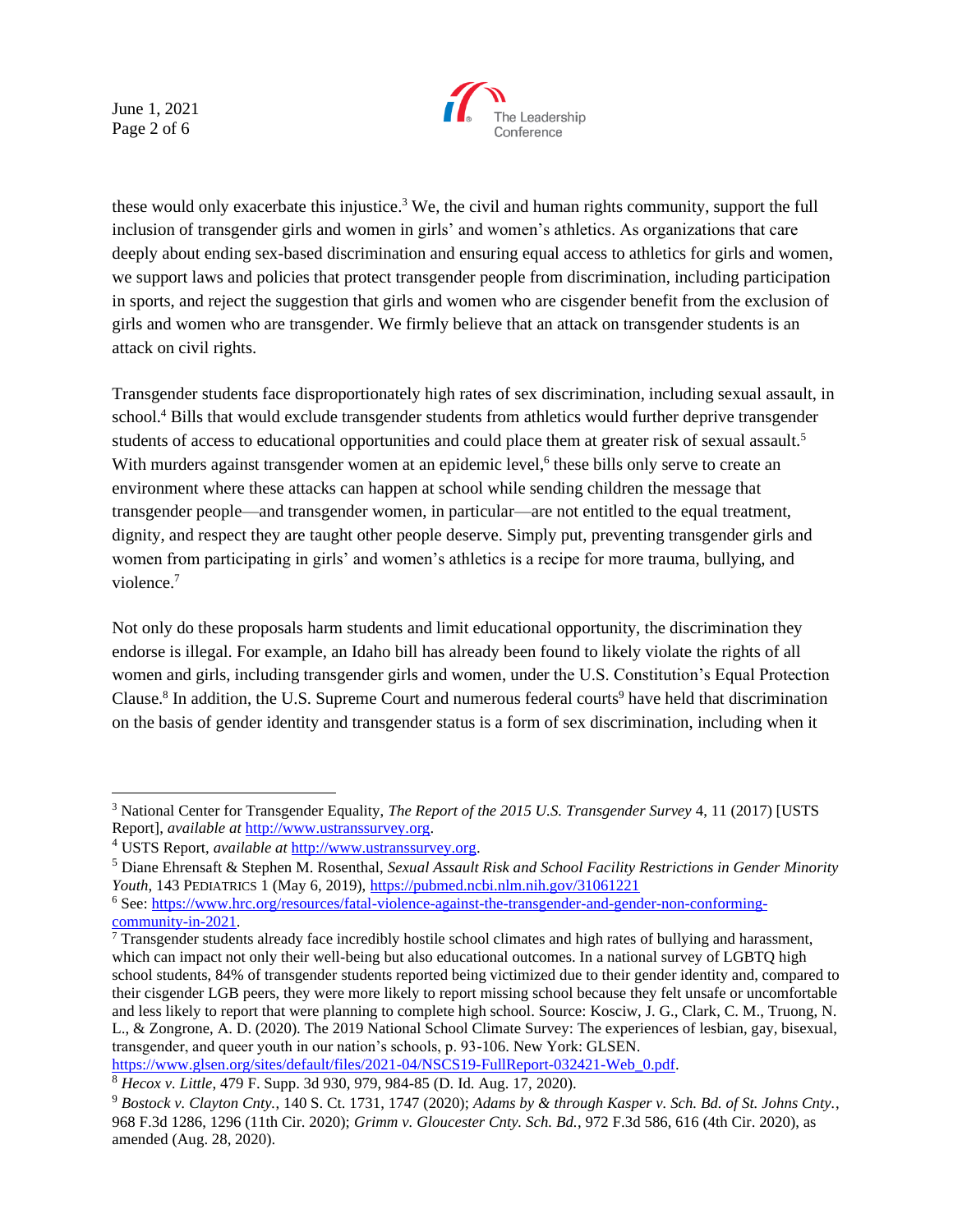June 1, 2021 Page 3 of 6



occurs in gender-separated education programs.<sup>10</sup> The Biden-Harris administration has made clear that it intends to enforce Title IX consistent with the Supreme Court's holding in *Bostock*. 11

The current list of bills active in state legislatures excluding transgender students from athletics is a false solution in search of a nonexistent problem. For more than a decade, state athletic associations around the country have implemented eligibility policies that ensure transgender student athletes can compete consistent with their gender identity. Those inclusive polices have benefited all students, including cisgender girls and women.<sup>12</sup> There is no evidence that the participation of transgender girls and women has affected the level of play in states with inclusive policies.<sup>13</sup> Furthermore, participation among women and girls has increased or stayed the same in those states that have inclusive sports policies, while participation has declined in states with discriminatory policies.<sup>14</sup> The discriminatory bills further harm women's sports by targeting cisgender girls and women who fall outside stereotypical notions of femininity, simply because they are very tall or muscular, have short hair or deeper voices, wear masculine clothing, have a reproductive health disorder that produces facial hair, or otherwise choose to present in more traditionally masculine ways. If the bills passed in those states, a cisgender girl or woman could be removed from sports participation because a school official believes that she submitted "false or misleading" documentation about her sex assigned at birth, or simply because she is unable to afford the cost of obtaining a birth certificate or other legal document.<sup>15</sup> Many of these bills resolve "disputes" over gender by requiring an athlete to undergo an invasive health care examination.<sup>16</sup> There is also concern by parents that laws like this could increase sexual molestation of all girls by adults using this law as an

<sup>14</sup> CAP Report, *supra* note 10, at 14-16.

<sup>10</sup> *See, e.g.*, *Schwenk v. Hartford*, 204 F.3d 1187, 1200-01 (9th Cir. 2000) (interpreting Gender Motivated Violence Act); *Whitaker By Whitaker v. Kenosha Unified Sch. Dist. No. 1 Bd. of Educ.*, 858 F.3d 1034, 1047 (7th Cir. 2017) (Title IX); *Evancho v. Pine-Richland Sch. Dist*., 237 F. Supp. 3d 267, 288 (W.D. Pa. 2017); *M.A.B. v. Bd. of Educ. of Talbot Cnty.*, 286 F. Supp. 3d 704, 719 (D. Md. 2018) (Title IX). *See also Parents for Privacy v. Barr*, 949 F.3d 1210, 1239-40 (9th Cir. 2020) (Title IX); *Doe by & through Doe v. Boyertown Area Sch. Dist.*, 897 F.3d 518, 535 (3d Cir. 2018) (Title IX).

<sup>11</sup> Exec. Order No. 13988, 86 Fed. Reg. 7023 (Jan 20, 2021); *see also* Department of Justice, Civil Rights Division, *Application of Bostock v. Clayton County to Title IX of the Education Amendments of 1972* (Mar. 26, 2021), [https://www.justice.gov/crt/page/file/1383026/download.](https://www.justice.gov/crt/page/file/1383026/download)

<sup>&</sup>lt;sup>12</sup> Center for American Progress, *Fair Play: The Importance of Sports Participation for Transgender Youth* 13-16 (Feb. 8, 2021) [CAP Report], *available at* [https://www.americanprogress.org/issues/lgbtq](https://www.americanprogress.org/issues/lgbtq-rights/reports/2021/02/08/495502/fair-play)[rights/reports/2021/02/08/495502/fair-play.](https://www.americanprogress.org/issues/lgbtq-rights/reports/2021/02/08/495502/fair-play)

<sup>13</sup> David Crary & Lindsay Whitehurst, *Lawmakers can't cite local examples of trans girls in sports*, ASSOCIATED PRESS (Mar. 3, 2021), [https://apnews.com/article/lawmakers-unable-to-cite-local-trans-girls-sports-](https://apnews.com/article/lawmakers-unable-to-cite-local-trans-girls-sports-914a982545e943ecc1e265e8c41042e7)[914a982545e943ecc1e265e8c41042e7.](https://apnews.com/article/lawmakers-unable-to-cite-local-trans-girls-sports-914a982545e943ecc1e265e8c41042e7)

<sup>15</sup> Teresa Wiltz, *Without ID, Homeless Trapped in Vicious Cycle* (May 15, 2017), [https://www.pewtrusts.org/en/research-and-analysis/blogs/stateline/2017/05/15/without-id-homeless-trapped-in](https://www.pewtrusts.org/en/research-and-analysis/blogs/stateline/2017/05/15/without-id-homeless-trapped-in-vicious-cycle)[vicious-cycle.](https://www.pewtrusts.org/en/research-and-analysis/blogs/stateline/2017/05/15/without-id-homeless-trapped-in-vicious-cycle)

<sup>&</sup>lt;sup>16</sup> Lawmakers have introduced bills in Ohio (S.B. 132) and Kansas (S.B. 208) for example that require the following documentation: "(D) If a participant's sex is disputed, the participant shall establish the participant's sex by presenting a signed physician's statement indicating the participant's sex based upon only the following: (1) The participant's internal and external reproductive anatomy; (2) The participant's normal endogenously produced levels of testosterone; (3) An analysis of the participant's genetic makeup."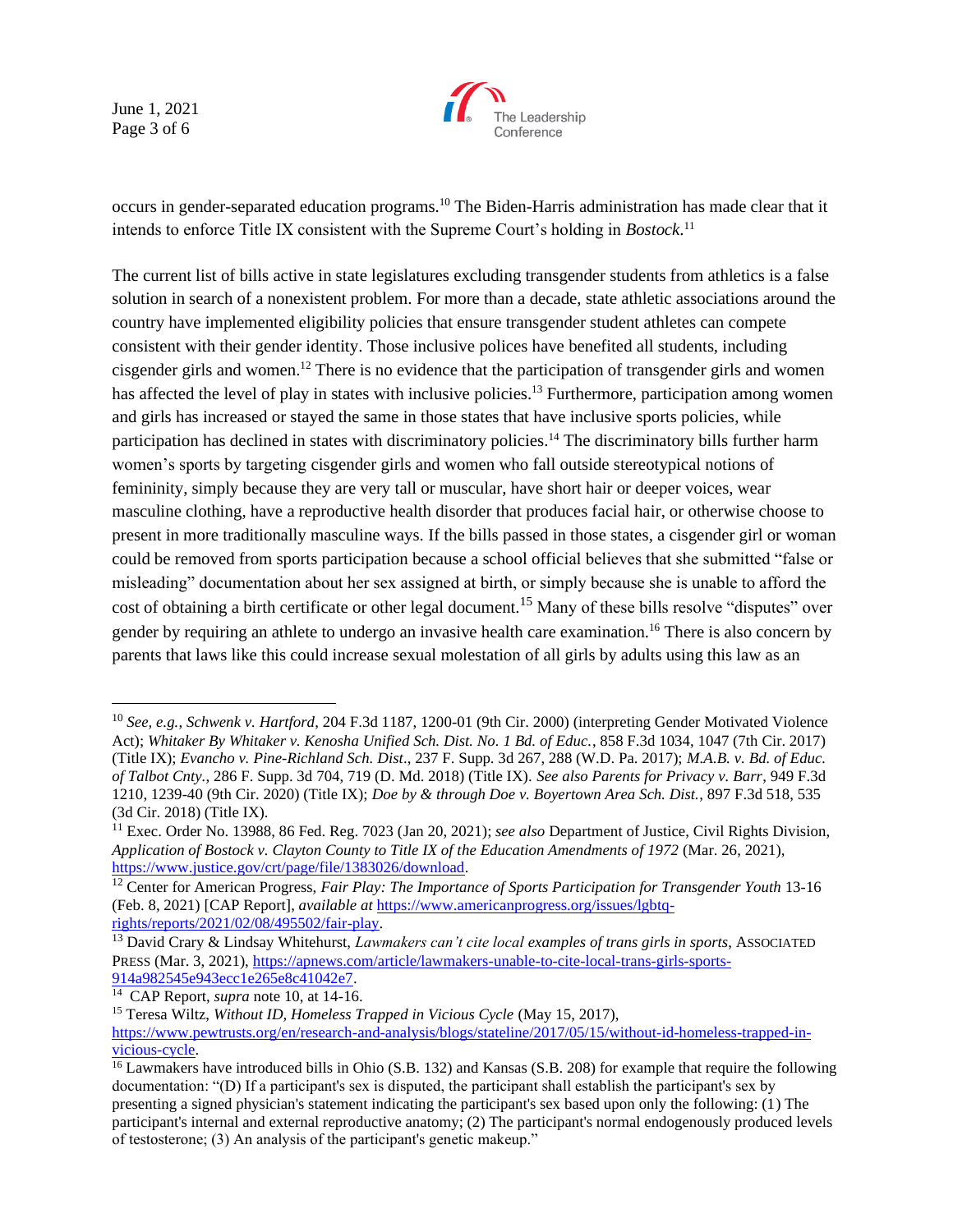June 1, 2021 Page 4 of 6



excuse to perform physical checks on their genitalia—whether sanctioned by school districts or not. Black and Brown girls and women—who are routinely targeted for not conforming to society's expectations of White femininity—would be especially vulnerable to the gender scrutiny invited by certain state bills.<sup>17</sup>

There are numerous examples of sex discrimination that continue to harm girls and women in sports including fewer athletic opportunities, $18$  second-class facilities and equipment,  $19$  and sexual abuse by coaches, doctors, and other students<sup>20</sup>—but banning transgender girls and women from participating in sports would not solve any of these problems. These ill-informed state bills claim to protect girls and women in sports, but they do the exact opposite by using "fairness in women's sports" as a cudgel against transgender girls and women. State leaders who care about women's sports should reject these bills and instead focus on closing the gender and racial disparities in athletics opportunities and participation and on protecting student athletes from sexual abuse.

The civil rights community is all too familiar with those who would maliciously seek to coopt the language of fairness and equality in the service of an agenda which only advances discrimination and exclusion. Opponents of affirmative action, for example, have also cloaked their opposition to policies that ensure equal opportunity for students of color in college admissions in the rhetoric of supporting Asian American students.<sup>21</sup> We are not fooled by a wolf in sheep's clothing.

We support the full inclusion of transgender girls and women in sports because we recognize, as courts and scientists overwhelmingly have stated, that transgender girls and women *are* girls and women. Transgender youth participate in sports for the same reasons that all young people do: to have fun, challenge themselves, and be part of a team where they feel included and accepted. Students who are transgender deserve the chance to succeed and thrive like any other student.

[https://www.mlive.com/news/index.ssf/page/msu\\_doctor\\_alleged\\_sexual\\_assault.html.](https://www.mlive.com/news/index.ssf/page/msu_doctor_alleged_sexual_assault.html)

<sup>17</sup> Cassandra Mensah, *NWLC Leads Amicus Brief Against Idaho Law That Targets Trans Women and Girls and Harms All Female Students*, National Women's Law Center (Dec. 21, 2020), [https://nwlc.org/blog/nwlc-leads](https://nwlc.org/blog/nwlc-leads-amicus-brief-against-idaho-law-that-targets-trans-women-and-girls-and-harms-all-female-students)[amicus-brief-against-idaho-law-that-targets-trans-women-and-girls-and-harms-all-female-students.](https://nwlc.org/blog/nwlc-leads-amicus-brief-against-idaho-law-that-targets-trans-women-and-girls-and-harms-all-female-students)

<sup>18</sup> Women's Sports Foundation, *Chasing Equity: The Triumphs, Challenges, and Opportunities in Sports for Girls and Women (2020)[, https://www.womenssportsfoundation.org/articles\\_and\\_report/chasing-equity-the-triumphs](https://www.womenssportsfoundation.org/articles_and_report/chasing-equity-the-triumphs-challenges-and-opportunities-in-sports-for-girls-and-women)*[challenges-and-opportunities-in-sports-for-girls-and-women;](https://www.womenssportsfoundation.org/articles_and_report/chasing-equity-the-triumphs-challenges-and-opportunities-in-sports-for-girls-and-women) National Women's Law Center, *Finishing Last: Girls of Color and School Sports Opportunities* 1 (2015)[, https://nwlc.org/resources/finishing-last.](https://nwlc.org/resources/finishing-last)

<sup>&</sup>lt;sup>19</sup> United Nations Women, *COVID-19*, Women, *Girls and Sport: Build Back Better*, (2020),

[https://www.unwomen.org/-/media/headquarters/attachments/sections/library/publications/2020/brief-covid-19](https://www.unwomen.org/-/media/headquarters/attachments/sections/library/publications/2020/brief-covid-19-women-girls-and-sport-en.pdf) [women-girls-and-sport-en.pdf.](https://www.unwomen.org/-/media/headquarters/attachments/sections/library/publications/2020/brief-covid-19-women-girls-and-sport-en.pdf)

<sup>20</sup> *See*, *e.g.*, Aaron Slone Jeckell *et al.*, *The Spectrum of Hazing and Peer Sexual Abuse in Sports: A Current Perspective*, 10(6) SPORTS HEALTH 558, 560 (Dec. 2018), *available at* 

<https://www.ncbi.nlm.nih.gov/pmc/articles/PMC6204631> (estimating that up to 48% of athletes experience some kind of sexual mistreatment); Julie Mack & Emily Lawler, *MSU doctor's alleged victims talked for 20 years. Was anyone listening?*, MLIVE (Feb. 8, 2017),

<sup>&</sup>lt;sup>21</sup> See[: https://www.advancingjustice-aajc.org/press-release/civil-rights-groups-respond-students-fair-admissions](https://www.advancingjustice-aajc.org/press-release/civil-rights-groups-respond-students-fair-admissions-decision-sue-yale-university)[decision-sue-yale-university.](https://www.advancingjustice-aajc.org/press-release/civil-rights-groups-respond-students-fair-admissions-decision-sue-yale-university)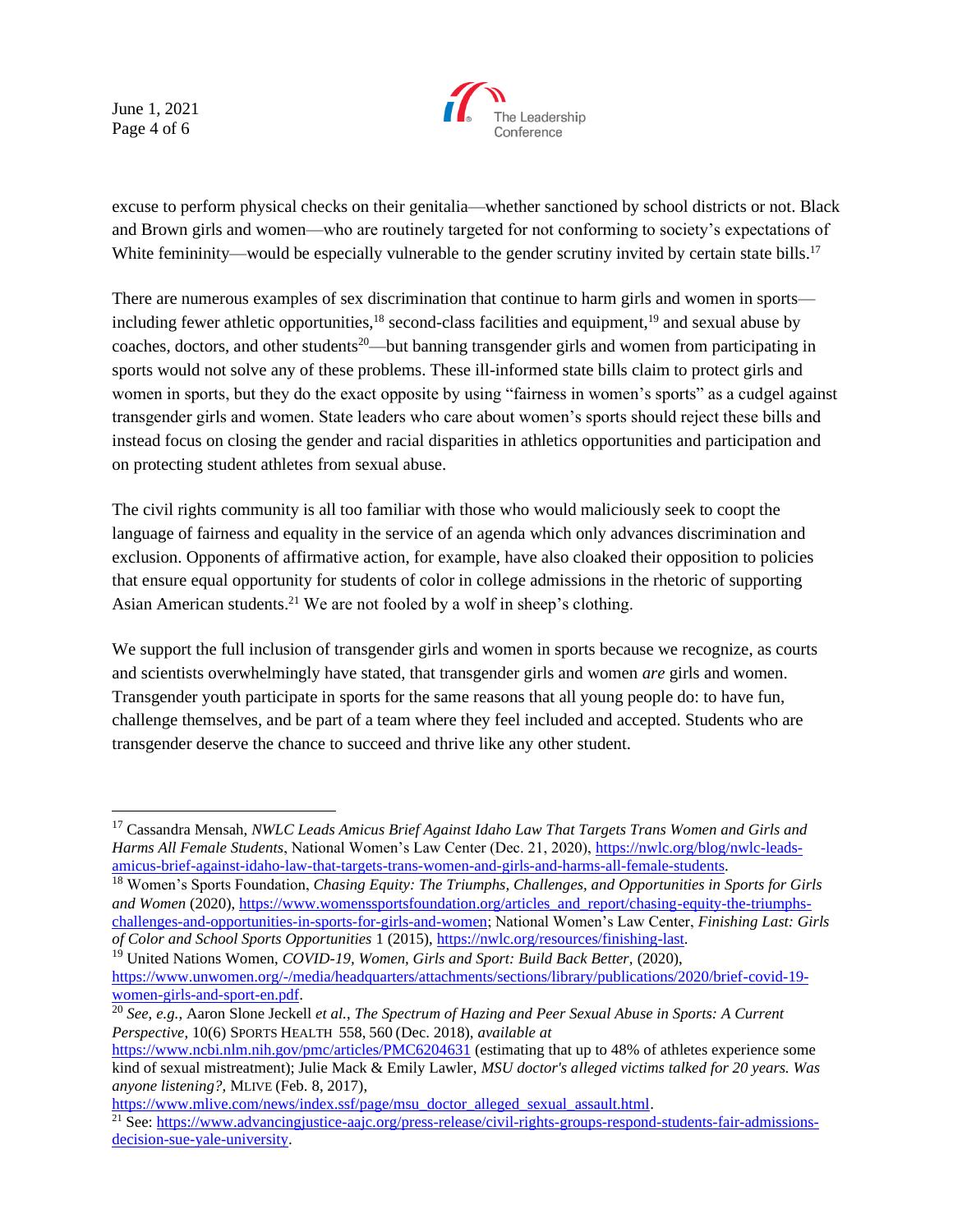June 1, 2021 Page 5 of 6



We call on state policymakers to reject attacks on transgender students, to commit themselves to meaningfully advancing policies that support equal educational opportunity, <sup>22</sup> and to reassuring all students in the nation's classrooms that they will have the chance to learn, grow, and thrive. If you have any questions, please reach out to Steven Almazán, K12 Education Program Analyst at The Leadership Conference on Civil and Human Rights, at almazan@civilrights.org.

Sincerely,

The Leadership Conference on Civil and Human Rights The Leadership Conference Education Fund American Association of Colleges for Teacher Education American Association of University Women (AAUW) American Atheists American Federation of Teachers American Humanist Association Americans for Democratic Action (ADA) Americans United for Separation of Church and State Anti-Defamation League Athlete Ally Autistic Self Advocacy Network Center for American Progress CenterLink: The Community of LGBT Centers Children's Defense Fund Clearinghouse on Women's Issues Disability Rights Advocates Disability Rights Education & Defense Fund (DREDF) Education Law Center-PA Equal Justice Society Family Equality Feminist Majority Foundation FORGE, Inc. Girls Inc. GLAAD GLMA: Health Professionals Advancing LGBTQ Equality **GLSEN** Human Rights Campaign Impact Fund Interfaith Alliance Labor Council for Latin American Advancement Lambda Legal

<sup>22</sup> *See, e.g.,* GLSEN, *Gender Affirming and Inclusive Athletics* (2021), [https://www.glsen.org/sites/default/files/2021-05/GLSEN\\_Transathlete\\_Policies\\_Issue\\_Brief-05-03-21.pdf.](https://www.glsen.org/sites/default/files/2021-05/GLSEN_Transathlete_Policies_Issue_Brief-05-03-21.pdf)